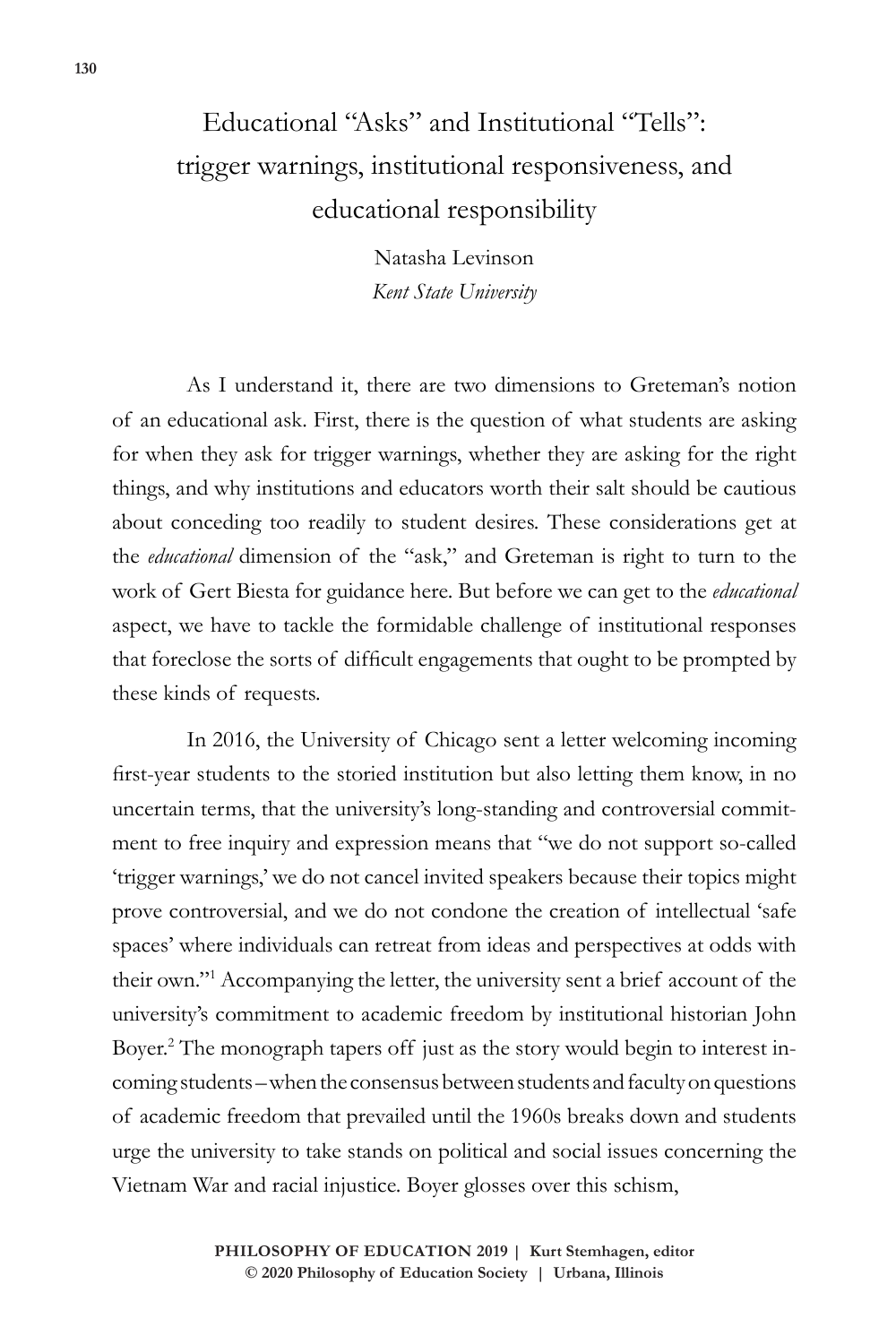explaining that he has addressed these issues elsewhere.<sup>3</sup> In light of Greteman's contention that calls for trigger warnings are a sign of a new generation's desire to wrestle with "difficult knowledge and its embodied realities," it is revealing that the University of Chicago chose not to include those chapters in the reissued booklet. The University of Chicago responded to Greteman's "educational ask" with an institutional "tell."

Seemingly on the other side of the issue, is the very recent case of Augsburg University, a small liberal arts institution in Minneapolis, which responded too readily to student demands for trigger warnings by suspending a faculty member – a move that similarly fails to grapple with the "educational ask." Some details: Phillip Adamo, a professor and director of the Honors Program, was removed from his teaching and administrative duties in the wake of student objections to the reading out loud, by a student, of a racial slur in a passage from James Baldwin's *The Fire Next Time.* According to coverage of the incident, students were doubly outraged that Professor Adamo reportedly "used the moment" to discuss the impact of hearing the offending word, repeating the word twice to make his point. They were further affronted by a follow-up email from Dr. Adamo, with two short op-eds making a case for the carefully constrained pedagogical value of the n-word even though the students had come to the opposite conclusion in class earlier that day.4

Word got around the honors college, and students who had taken Adamo's course previously assembled in the next class session to discuss what had ensued. An audio recording of the conversation posted on YouTube, shows Adamo to be a solicitous instructor.<sup>5</sup> He thanks the students for being there, apologizes to them for not having been "100%" on the day of the class, and proceeds to listen without interruption to their concerns. Toward the end of the audio clip, Adamo admits to feeling tense, but tells the students that he is horrified to think that he has contributed to students feeling unsafe in his classes, adding that he "wants to resign to find somebody that is a faculty of color to run this program because it's time to do that." Despite his conciliatory stance, he has since been suspended from his position pending a "formal resolution process." The President of Augsburg University subsequently issued a statement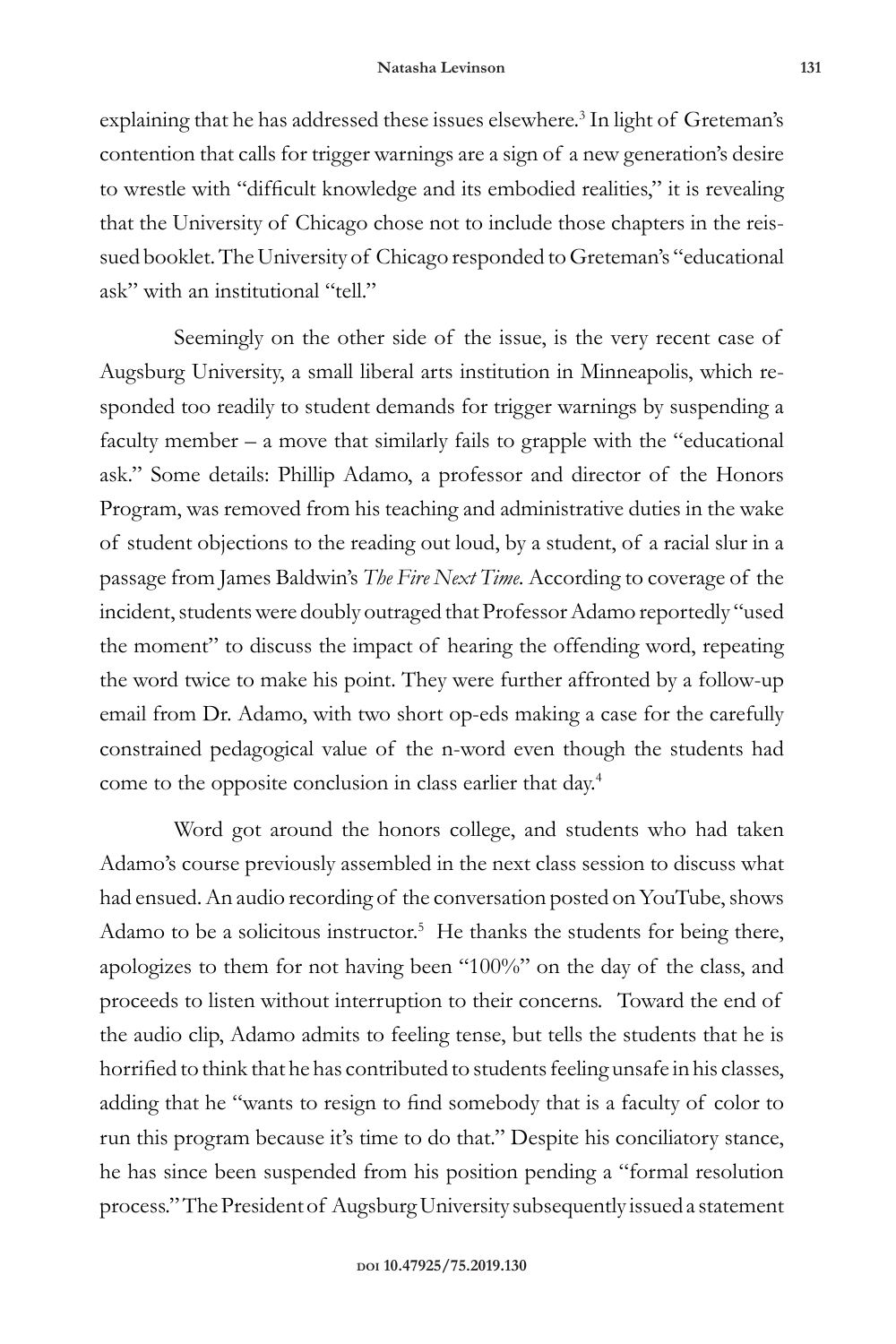thanking students and faculty for their courage to listen and call for changes "that advance our equity work."6 This ethos of consumerism dressed up as institutional responsiveness epitomizes the contemporary university – anxious to respond quickly to student "asks" with an answer that at best defers the educational questions.<sup>7</sup>

How could universities like Augsburg make it possible for teachers like Phillip Adamo to respond differently, which is to say, *educationally*, to student requests for trigger warnings and the like? Greteman's starting point is exactly right. Instead of regarding requests for trigger warnings as symptoms of the psycho-social shortcomings of a generation of overparented youngsters, the educational response should be generous. After all, students are essentially "asking to join and reorient" a conversation in a world that they "did not create, but one they seek to make anew."<sup>8</sup> To this end, Greteman asks us "to listen to … and refract such requests through the education relation – to help students interpret and make meaning within such asks." This emphasis on refraction is important. It suggests that teachers ought not give students what they desire simply because they want it. The idea here is not to push back on the "ask" for the sake of preserving the status quo, but to open space for the type of discussion and reflection that might prompt the "uncoercive rearrangement of desires," which Biesta defines as central to the educational task of orienting students to the world in a grown-up way.<sup>9</sup>

Listening to the audio clip, I was struck by the students' sense of certainty that their "ask" is for the benefit of all students. One of the students explains that she wants to ensure that students "always feel safe at Augsburg, especially if you are a first-generation student of color, you should never feel outed for that."10 On the surface this commitment to inclusion is laudable, but it is also tone deaf to the object of Baldwin's ire and ignores the complexity of his audience.<sup>11</sup> Baldwin's letter is addressed as much to the white world - the "innocent and well-meaning countrymen" who deny their racism - as it is to youth of color who may well recognize Baldwin to be speaking to them with fierce love about the world *as it is* and not about who they fundamentally are. Baldwin writes: "you can only be destroyed by believing that you really are what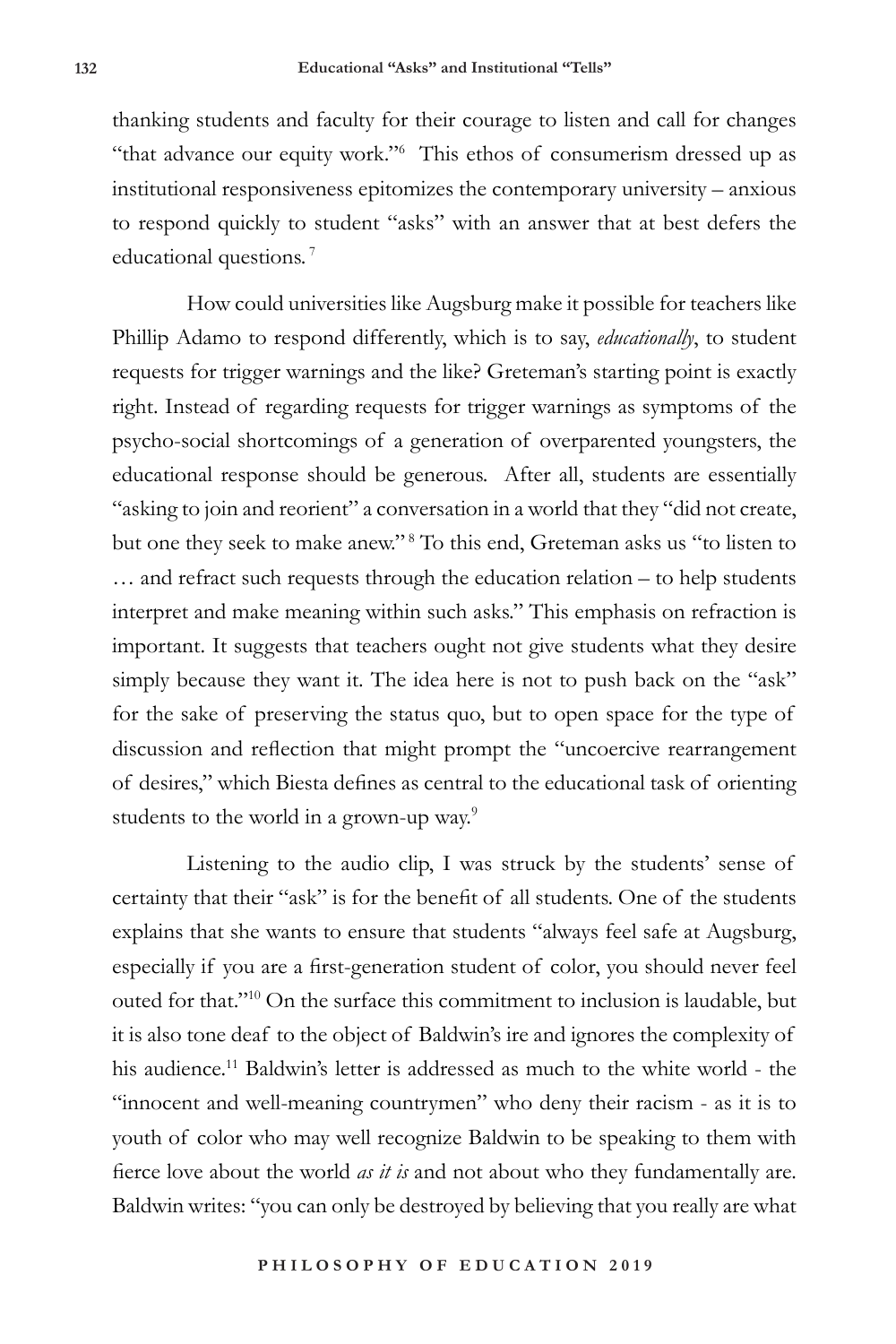the white world calls a *nigger.* I tell you this because I love you, and please don't you ever forget it."12 The white world is indicted here, which makes Augsburg's concern to cushion the blow deeply suspect and worth interrogating. It is an example of what Ta-Nehisi Coates calls "the politics of respectability," and it is essential that this not masquerade as educational responsibility.13

As Greteman suggests, the educational issues extend beyond the particulars to reflect the ways in which the language of learning has colonized the educational experience. When education is understood through the lens of "learning," students have the sense that they have signed up to learn something particular, and "so the provider must make sure that it is precisely this, nothing more and nothing less, which the learner will learn."14 This is evident on the audio clip when one of the returning students explains to the group that she is there to hold Adamo accountable for his agreement to issue a trigger warning prior to teaching the Baldwin text in future. This language of accountability is indicative of a contractual conception of the educational relationship in which the parties understand themselves to have entered into a transaction that promises to return them to themselves relatively untransformed. But why should the possibilities for an educational encounter with the text be held hostage to the decisions of prior students? What if Dr. Adamo is treating this new class as though it were a new generation, equally capable of experiencing the feeling of susceptibility that is part and parcel of subjectivity and the basis for taking ethical responsibility?15 These are the sorts of educational questions that might be fruitfully engaged if the conversation were conceived of educationally rather than quasi-juridically (the sense that Adamo is on trial is palpable, and he doesn't mount much of defense).

The virtue of Greteman's turn to Biesta is that it takes seriously "the subject-ness of the student," which resonates more with this generation of students than do appeals to abstract principles like "academic freedom" and "the pursuit of truth."16 The Augsburg case supports Biesta's contention that the way to disrupt the language of learning is through a rediscovery of teaching, even – or perhaps especially – when faculty themselves seem resigned to their fate. Instead of caving in to student demands in the name of institutional